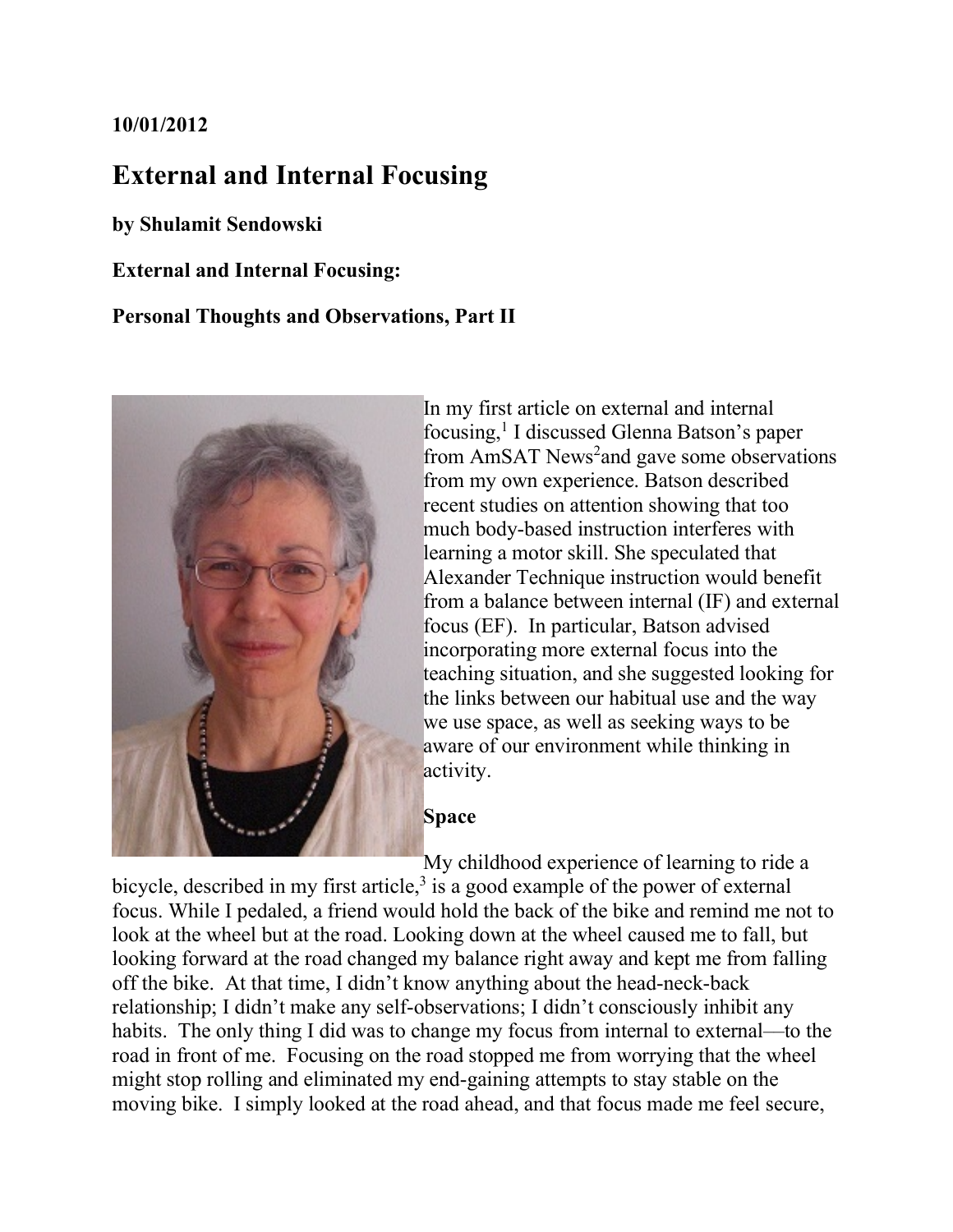since I knew where I was and where I was going. I was able to put aside my unproductive fear of falling by following a simple verbal cue, with no hands-on guidance.

There is no doubt that the Alexander Technique includes attention to space and environment. I looked at the Alexander Technique literature to find examples to demonstrate this, particularly in the writing of Patrick Macdonald, Walter Carrington, and F.M. Alexander himself.

Patrick Macdonald wrote, "…the Alexander Technique … seeks to give its students a new …orientation. …Modern man, when in activity, has very little awareness of such simple directions in space as backwards and forwards, and up and down, in relation to his own body…."<sup>4</sup> Direction, he says, "has the two meanings of 'to order' and 'to point.' Alexander's use of the word includes both meanings."5

In The Act of Living, Walter Carrington gives "pointing" instructions: "Here you are lying on the table with your knees bent and you are going to bring up a foot...and you have got to be thinking of the knee going up to the ceiling. So that as you lie there it is as though your hands were otherwise occupied and somebody was saying to you 'where is the ceiling?' And with your knee you said 'It's up there.' That is the direction that you give with the knee to allow the foot to work freely."6 This is a vivid description of how to work with space and the surrounding environment while lying on the table, thinking up, and moving the leg.

In Conscious Constructive Control of the Individual, F.M. Alexander gives detailed information about the "directive and guiding orders" when putting hands on the back of the chair. His instructions specify what goes "inwards," "outwards," "to the left," "to the right," and "downwards" as part of the whole procedure, after making sure there is no interference involved. Like both Macdonald and Carrington as quoted above, Alexander describes "pointing" into space with the wrists and elbows, rather than focusing inward on feelings:

*The following are the new directive orders: The pupil is asked:*

- *to continue to hold the top of the chair by keeping the fingers quite straight from the first joints of the fingers to their tips, with the thumbs and fingers kept flat against the top rail of the chair as previously indicated.*
- *to allow the wrist of the left arm to be curved inwards toward the right, and the wrist of the right arm to be curved inwards from the left.*
- *to allow the elbow of the left arm to be curved outward to the left, and the elbow of the right arm to be curved outwards toward the right.7*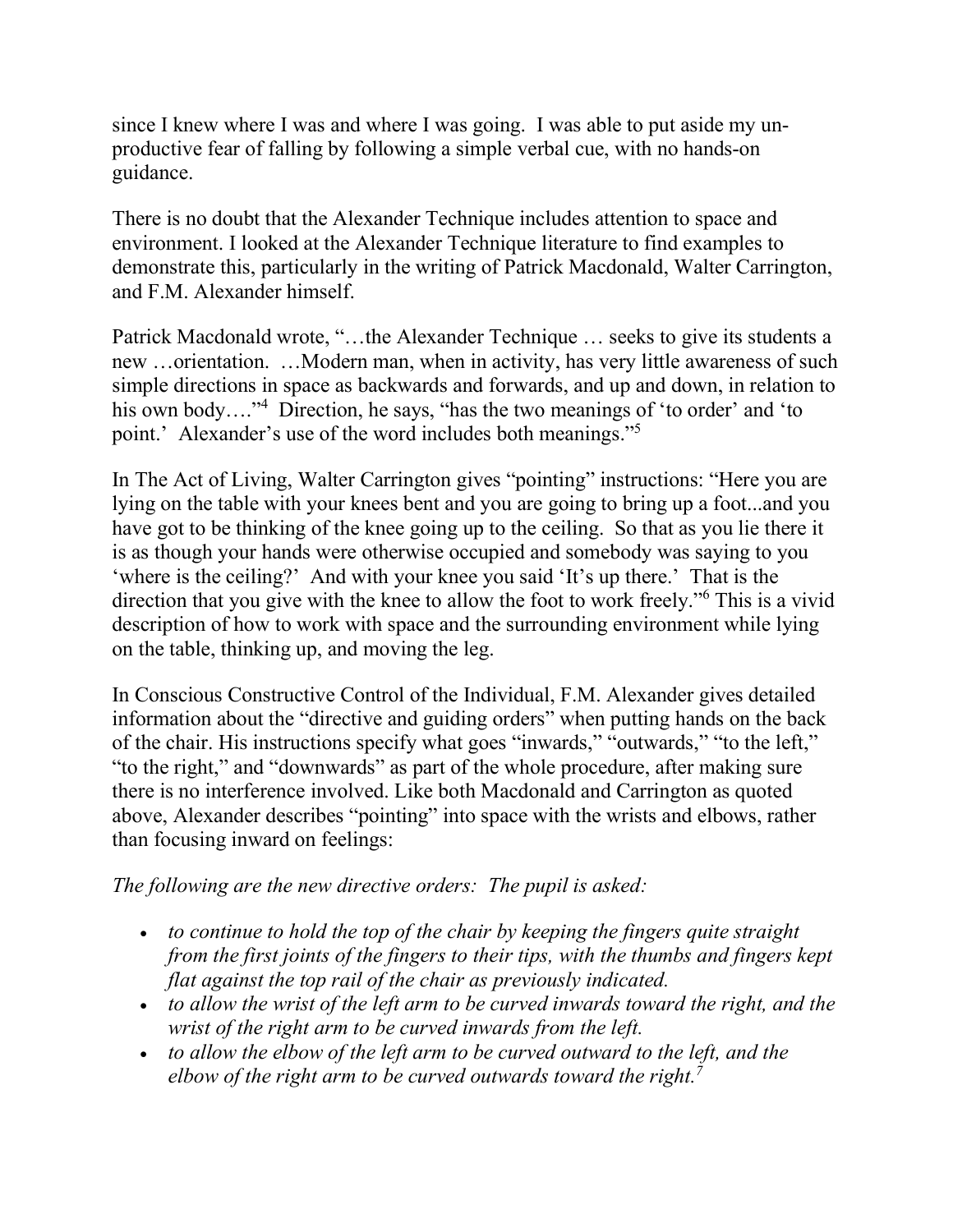From these quotes, we see that the mind can focus on space and environment while moving a body part. This type of direction is different than directing the flow along the body or directing a shoulder to release, in which case the attention is on the body itself or on part of it. We use all these valuable types of direction in our work.

External focus adds another dimension to inhibition. The simple act of pointing with my knee to the ceiling as described by Carrington prevents me from thinking of moving my leg prematurely and over-using my muscles. All I have to do is to point my knee. My mind becomes involved in a mini-exploration in space to find out where to point. This little search expands my awareness as I realize not only where my head, neck, and back are in relationship to each other, but also where I am in relation to my surroundings.

Experimenting with different types of focus and comparing them to each other is quite an adventure! Here are three experiments for you to try:

- First, think of an area in the middle of your upper back. Locate it; find it between the shoulder blades. Let this area expand to let your shoulders widen. Next, think about the space on your right and the space on your left. Think of your right shoulder pointing and going to the right, and your left shoulder pointing and going to the left. What was the effect of each type of focusing?
- First, think of balancing the head on top of the spine. Next, direct the head forward and up. How is the thought of balancing the head on the top of the spine different than the thought of directing the head forward and up? What do you notice when you observe the shape of your lower back when lying on the table? What do you notice when you observe the shape of the space between your lower back and the table?

External focus can be a powerful tool. Some years ago, when Frank Ottiwell visited the new teachers at the Alexander Technique Institute of Los Angeles, he told us about a moment of weakness in his life while he was recovering from surgery. At that moment he found himself unable to direct. "But then," he said, "I remembered the sky above my head." That single, externally focused thought of the sky renewed his sense of "up" direction.

Ottiwell told us that spatial awareness is much more restricted today than it was in the past, when life did not take place between so many walls and other modern structures blocking an open view of the surrounding environment. Nevertheless, we live suspended in space all around us, and how we think about space affects how we function. For example, when I think of down in space, as distinct from up in space, my immediate attention goes to the few square inches of floor under my feet. My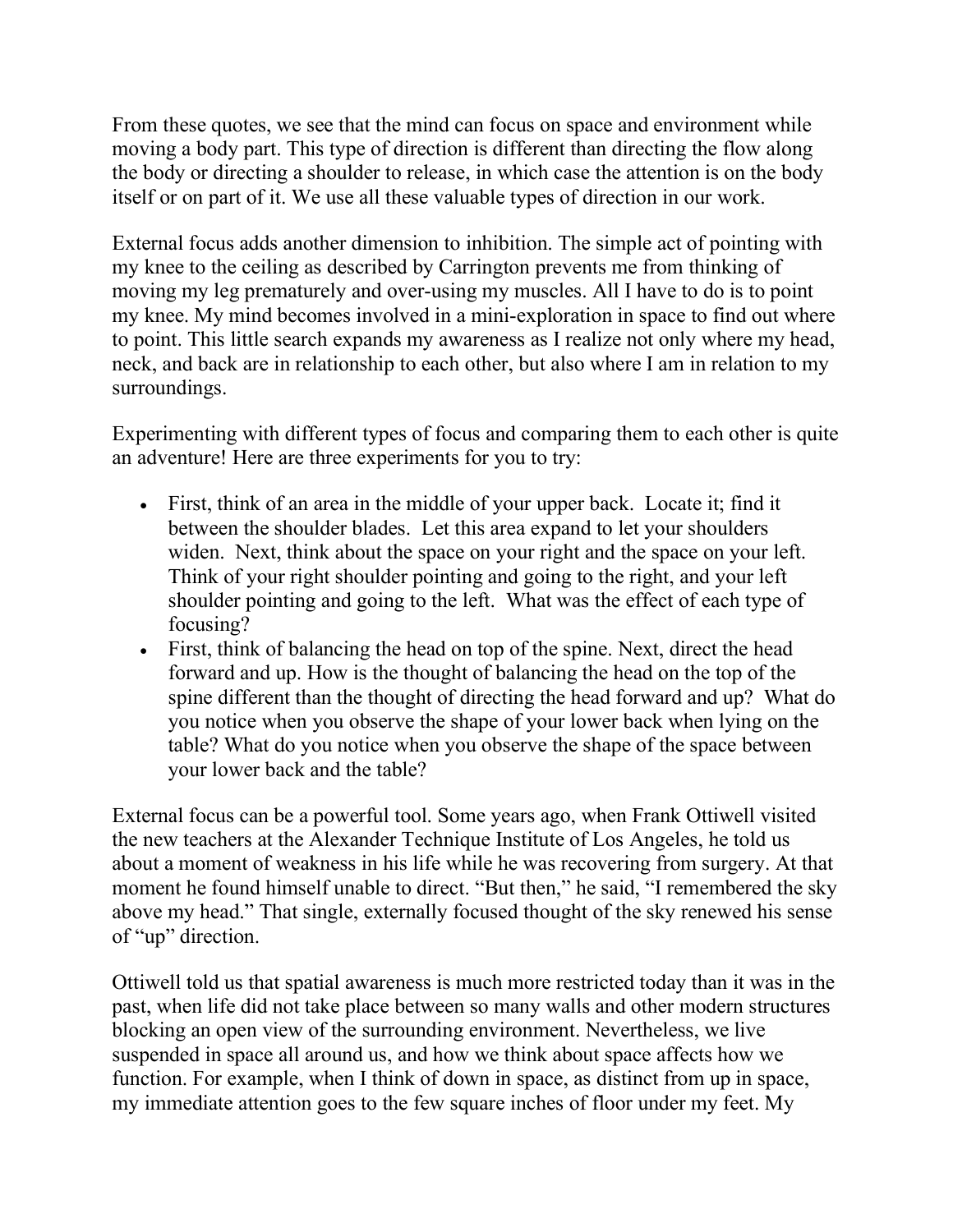concept of down affects the way I balance my feet on the ground and the way I coordinate my whole body as I stand, walk, or bend.

## **Vision**

Though not all types of external focus are visual, all the examples quoted by Batson from Wulf's research involve vision:<sup>9</sup> the batter watching the pathway of the ball as it approaches, the pitcher looking at where he wants to throw the ball, the person on the ski-simulator machine looking at visual markers. And we know that F.M always paid attention to a student's face and noticed what he/she was looking at during a lesson.

Frank Ottiwell reminded us that before we move in space, we want to see where we are going. Our body follows our head, but our head follows our eyes. In the ancient world, according to Ottiwell, it was essential to be visually alert if you wanted to stay alive. Today, we often do not look alertly at what is around us, and thus we are often relatively unaware of our surroundings. But looking can trigger an important inhibitory function. If I look before I go, I prevent immediate muscular reaction: I take my time to see where I am heading, I notice colors and objects in space, I estimate the sizes and shapes of objects in my projected path, how far or near they are, how high or low they are from each other and from myself, creating a better perception of the whole area.

As in all directed activities, *how* we look is at least as important as *what* we look at. The act of looking itself can be interfered with through misdirected or excess effort. Since I am near-sighted I know how easy it is to end-gain by "trying" to see something––with muscular tension in my whole body. At one point, I worked with a very tall performer whose way of looking made him slump and contract; he always looked down when walking to make sure he would not trip over small objects on the ground.

In *The Act of Living* Carrington describes working for a few minutes with a woman who had no previous knowledge of the Technique, incorporating vision in the miniturn he gave her: "I got her standing there and I got her looking out of the window and just seeing what there was to be seen. She left herself alone and I was able to correct her balance."<sup>10</sup> By getting this person to look out the window and "just see what there was to be seen," Carrington eliminated the possibility of end-gaining effort and, because she was externally focused, she did not interfere with his hands-on correction.

# **Teaching Possibilities**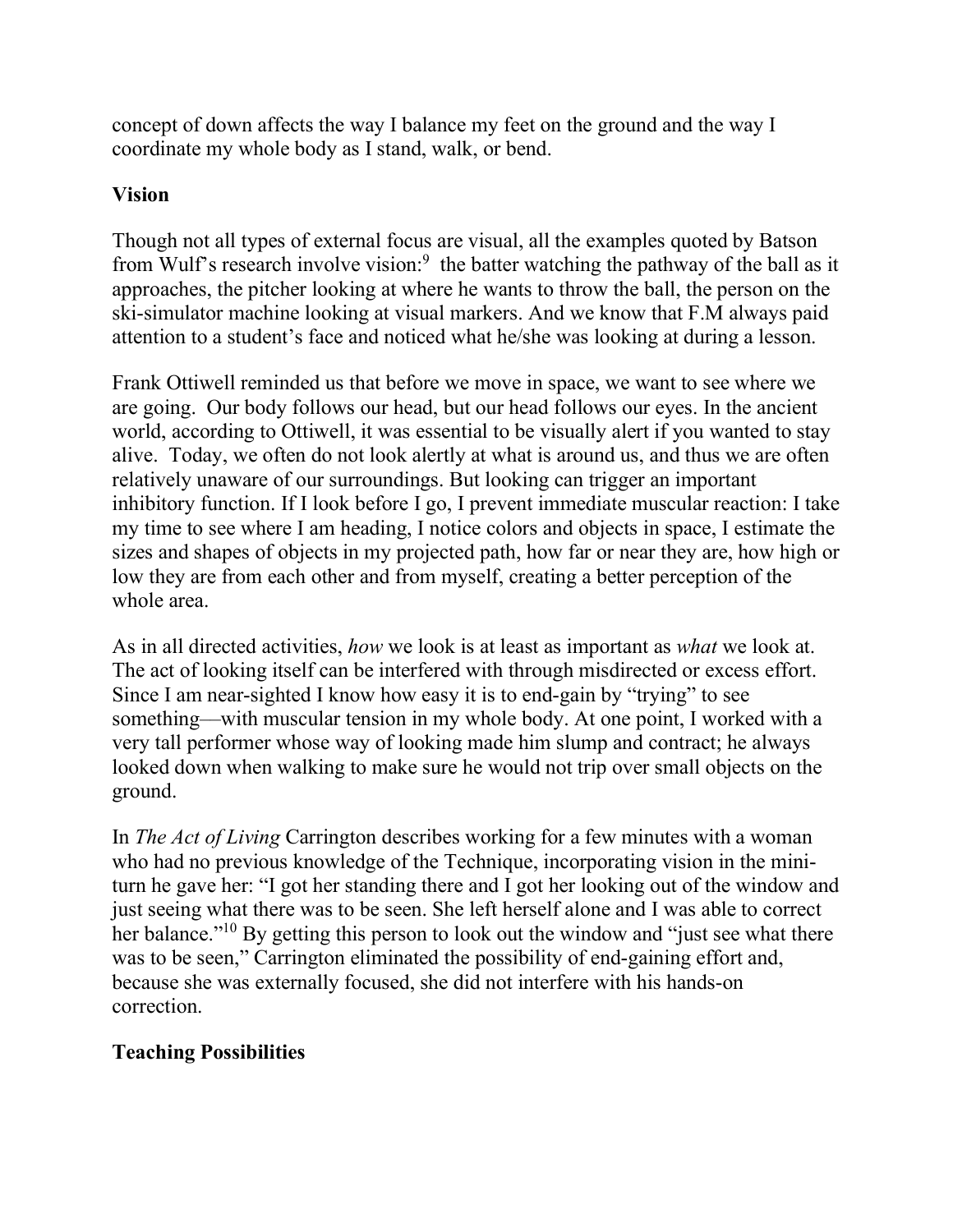When focusing externally on space and environment, when "remembering the sky above our head," when "looking to see where we're going," we add another dimension to our work. In addition to noticing what is happening inside us, we notice what is happening with us in relation to our surroundings. We can see where this foot, or arm, or any body-part (including the head, of course) is going, and we can decide where to point that part.

Musicians can perceive how they use themselves with the feedback of the sound produced by their instruments. How do we receive feedback from all the non-musical instruments and tools we constantly use? We can pay attention to how we relate to the chair we sit on, the floor we stand on, the keyboard we type on, the tools we work with.

I teach a student with Repetitive Strain Injury (RSI). She can notice her fingers, her hands, her arms, her shoulders, her primary control while opening a jar. She can also open the jar when lying down on the table, noticing how her back and the table are making contact with each other, changing with each pressure she creates with her fingers on the jar, with and without my hands on her head and neck. The interplay among her body, the jar, and the environment gives her endless opportunities and possibilities to experiment with.

Every day we are exposed to a wide range and variety of situations that can expand our motor-learning experience. We can learn from: how we focus, what we focus on, what kind of feedback we receive from our body and our environment, our different ways of directing, and how all of these interact with each other. What a wonderful opportunity for over-all growth is provided by daily life when we include awareness of external and internal focus in our Alexander Technique explorations!

# *Endnotes:*

1. S. Sendowski, "External and Internal Focusing," *AmSAT News*, Summer 2010, no. 83, 12–13.

2. G. Batson, "Neuroplasticity: The Art of Instructions," *AmSAT News*, Winter 2009, no. 81, 21–23.

3. *AmSAT News*, Summer 2010, no. 83, 12.

4. P. Macdonald, *The Alexander Technique As I See It* (Brighton: Rahula Books, 1989), 32.

5. Ibid., 4